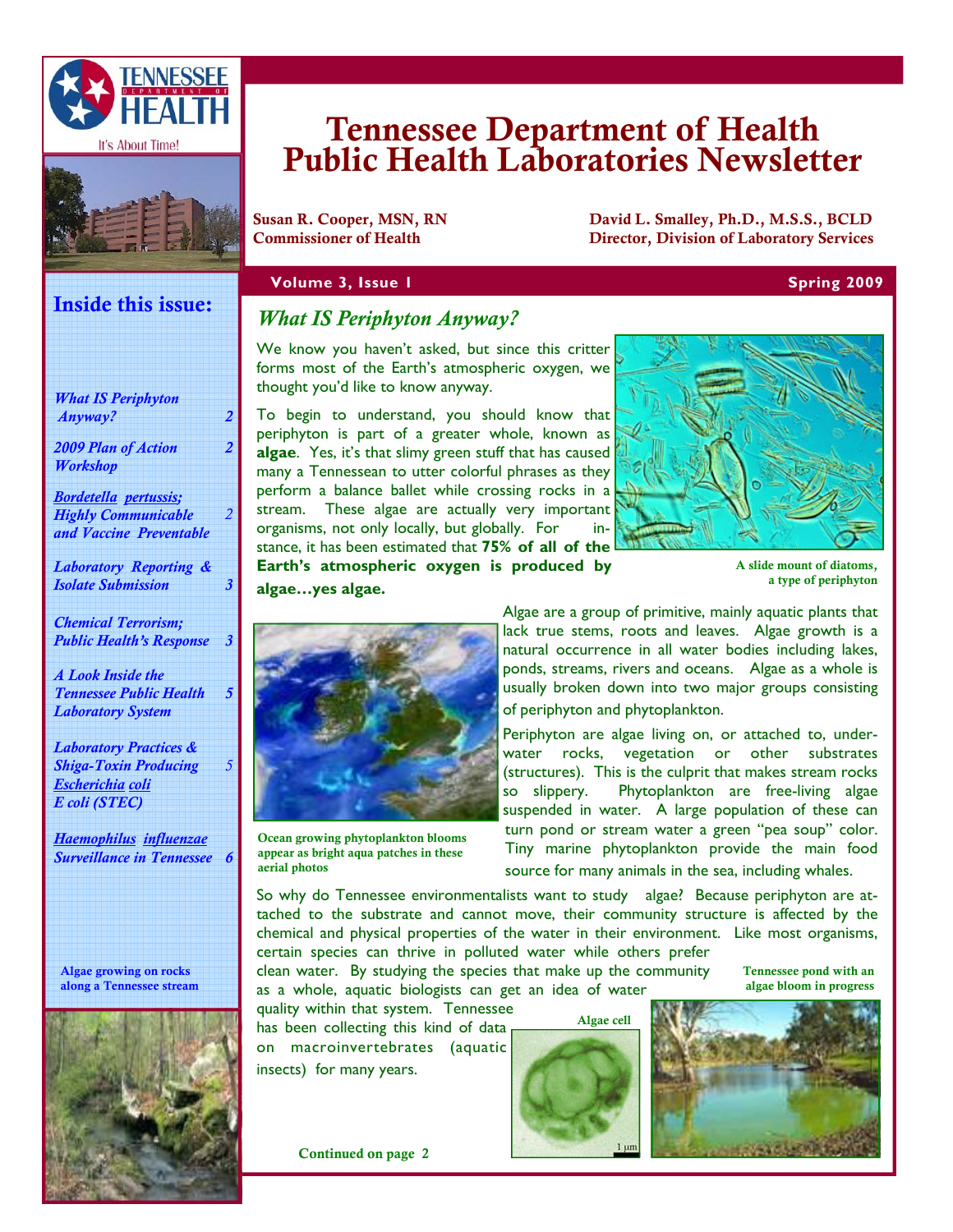#### **Volume 3, Issue 1 Page 2 Advanced Advanced Advanced Advanced Advanced Advanced Advanced Advanced Advanced Adv**ance

# *What IS Periphyton Anyway? (Continued)*

This data forms the base for stream water quality determination. By combining the data on algae with the data on aquatic insects Tennessee hopes to have a more defined "three dimensional" evaluation of water quality.

## **Submitted by Seton Bonney, Aquatic Biologist**

Composite wet mount of algal filaments, types of periphyton



# *2009 Plan of Action: Bioterrorism Preparedness for Clinical Laboratories*

Laboratory Services in Nashville will be presenting this informative wet workshop again in 2009. This class is for TN licensed MTs and MLTs who are working in a clinical laboratory. This year's dates are March 27, May 8, September 18, October 9 and November 20. To register go online to http://health.state.tn.us/lab/education.htm There is no charge for these workshops. Priority admission will be given to applicants who work in microbiology laboratories and who are responsible for bench work involving the rule-in/rule-out of organisms for bioterrorism preparedness.

# *Bordetella pertussis; Highly Communicable and Vaccine Preventable*

Pertussis is a highly communicable, vaccine-preventable disease that lasts for many weeks and is typically manifested in children with paroxysmal spasms of severe coughing, whooping and posttussive vomiting. In the United States, 5,000 – 7,000 cases are reported each year. Incidence of pertussis has increased steadily since the 1980s. Pertussis is an endemic illness. In the United States epidemics occur every 3-5 years. The most recent epidemic occurred in 1996. There has been an overall increase in cases since 1990, with a disproportionate increase in adolescents and adults. Source:

www.cdc.gov/ncidod/dbmd/diseaseinfo/pertussis\_t.htm

Major complications are most common among infants and young children and include hypoxia, apnea,



pneumonia, seizures, encephalopathy and malnutrition. Most deaths occur among unvaccinated children or children too young to be vaccinated. Transmission occurs through direct contact with discharges from respiratory mucous membranes of infected persons.

Laboratory Services in Nashville performs testing for *Bordetella pertussis*. This testing consists of a polymerase chain reaction (PCR) assay as well as culture. The Nashville laboratory has recently converted from a conventional PCR amplification with Enzyme-linked Oligosorbent Assay (ELOSA) detection to a real-time PCR assay. The real-time PCR assay has decreased our test time from 8 hours to less than 5 hours, including extraction. Real-time PCR is a closed tube system, reducing the possibility of contamination. Two major upgrades with the real-time assay are the ability to detect *Bordetella parapertussis* as well as *B. pertussis* and the inclusion of a human internal control target to assess sample quality. This assay was modified from a published protocol and its performance characteristics were determined by the Molecular Biology Unit of Laboratory Services. Michael Lehman (pictured) was the lead molecular microbiologist on this project.

**Submitted by Amy Woron, Molecular Biologist Manager, Molecular Biology Section** 

A single cell of *Bordetella pertussis*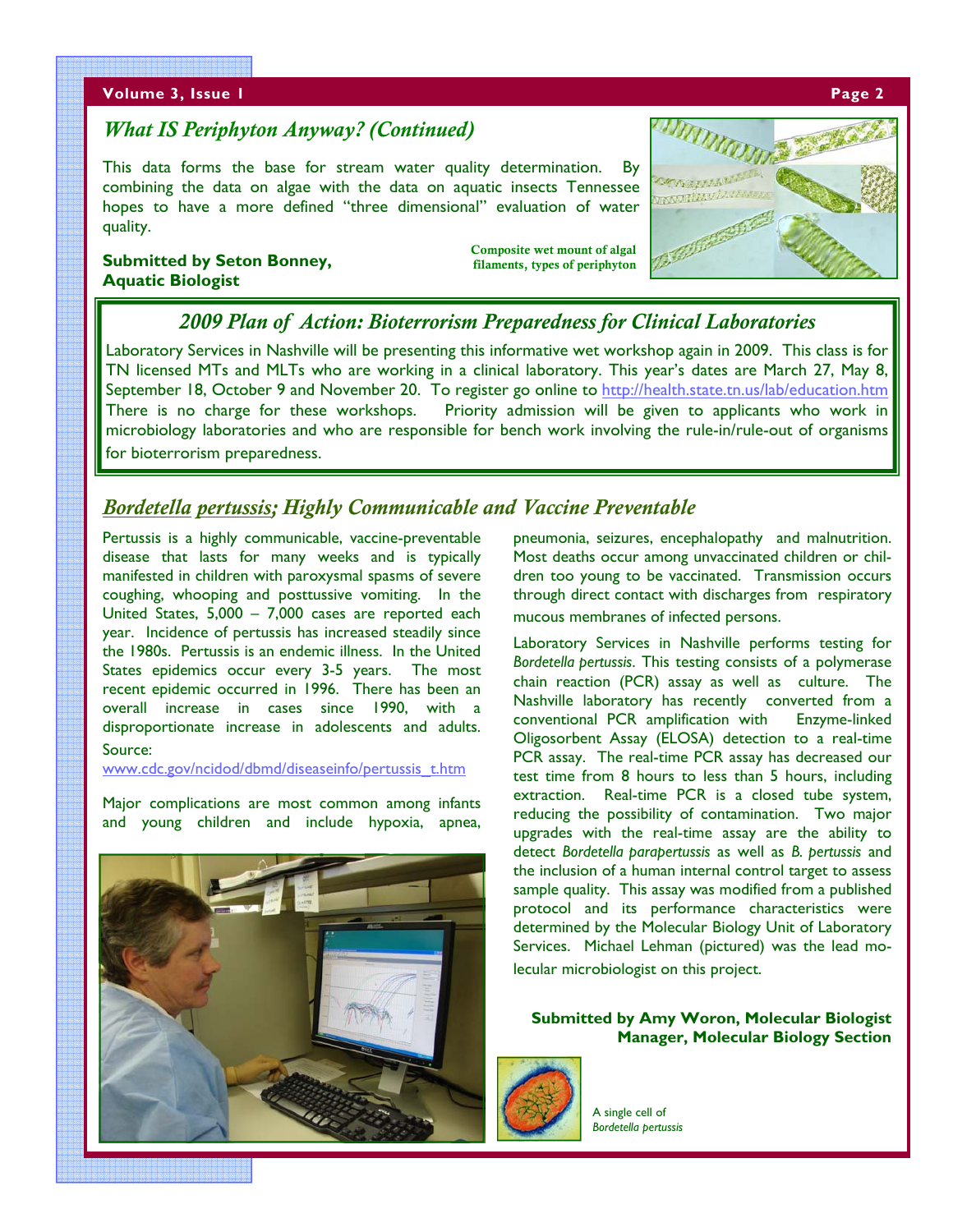## **Volume 3, Issue 1 Page 3 Page 3**

# *Laboratory Reporting and Isolate Submission: Cornerstones of Public Health Surveillance*

Public health surveillance is the systematic and ongoing collection, analysis, interpretation and dissemination of data related to disease occurrence. Surveillance is situational awareness for local, state

and federal public health officials. It is the responsibility of public health to create a link to public health practice because surveillance should be information for action. The Council of State and Territorial Epidemiologists (CSTE) and the Centers for Disease Control and Prevention (CDC) determine which diseases are important to report to help prevent or control spread of disease. Tennessee typically adopts

and codifies the recommended list of diseases as reportable and may add some diseases of local interest. The most current list of notifiable diseases in Tennessee can be accessed on the Department of

### Health Web-site at:

http://health.state.tn.us/ceds/notifiable.htm.<br>Also listed are the communicable diseases and disease clusters or outbreaks should be reported.

Although disease reports come from several sources, including physicians and other healthcare providers, most communicable disease reports are received from laboratories after a positive result is obtained of a notifiable disease. The report is made to the local health department and is transmitted electronically to the state health department and then to CDC. Different levels of reporting urgency are indicated for the Category 1diseases such as botulism, anthrax, or disease outbreaks require immediate telephonic reporting followed by a written report using form PH-1600. This is to ensure potential communicable disease threats can be investigated and controlled promptly. Category 2 dis-



eases require only a written report using form PH-1600; this data is used to monitor trends that may require public health interventions and sometimes to detect unrecognized outbreaks. Over time, it also

> serves to shape public health policy and funding at the local, state and federal levels.

> Laboratories are also required to submit certain isolates of public health significance to the state public health laboratory for confirmation, typing and sometimes antibiotic sensitivity testing. The list of isolates required to be submitted can be found beginning on page 46 of the Tennessee Rule 1200-6-3, which is also accessible on

the Web at www.tennessee.gov/sos/rules/1200/1200-06/1200-06- 03.pdf

Information obtained from these isolates is critical to the identification, investigation and control of infectious diseases. Some isolates are DNA fingerprinted, which allows detection of previously unrecognized outbreak using molecular epidemiology to link seeming unrelated cases. Several high profile nation-wide outbreaks have been discovered using these methods, including Salmonella associated with peanut butter and *E coli* O157 associated with frozen pizza. Public health owes a great debt of gratitude to laboratories across Tennessee for helping us prevent and control communicable disease in Tennessee.

**Contributed by David Kirschke, M.D. Communicable and Environmental Disease Services Tennessee Department of Health** 

# *Chemical Terrorism; Public Health's Response*

David Whybrew, Chemical Terrorism Response Coordinator for the TDH Division of Laboratory Services, has instituted a series of informational meetings. Coordinated by the TDH regional hospital coordinators, with representatives from each Tennessee sentinel hospital, the meeting is to discuss the roles of the sentinel labs, the CDC and the State of Tennessee in responding to a chemical event. The discussion includes an explanation of CDC's collection, shipping and chain of custody of clinical specimens procedure to be used following a chemical terrorism event. Facility representatives will receive a CD with the program's PowerPoint slides, references and a certificate of completion, to enable them to provide continuing education hours for other participants in his/her facility.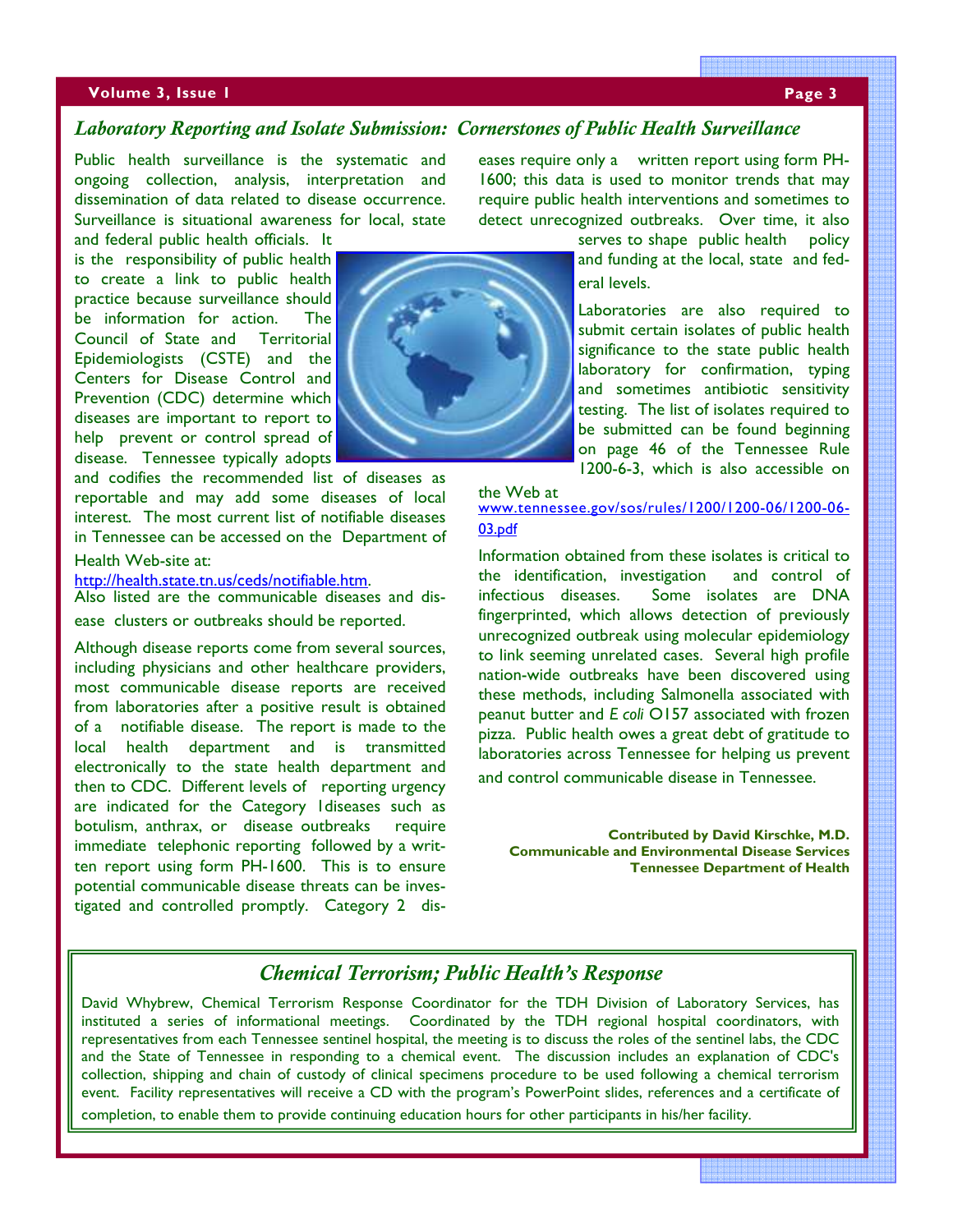#### *Volume 3, Issue 1 Page 6*

# *A Look Inside the TN Public Health Laboratory System*

An early version of the Tennessee Department of Health (TDH) Division Laboratory Services began in 1877 when a Cholera epidemic spread across the state from Memphis to Knoxville. As a consequence, the Tennessee Legislature established the first Board of Health in an effort to protect the state from the further rapid spread of epidemics. The first state bacteriology laboratory was located in downtown Nashville in 1900. The location changed in 1954 to the Cordell Hull Building, named after Nobel Prize winning Tennessean Cordell Hull. The laboratory occupied several floors of the ten-story high-rise. Its oddest feature may have been the rooftop barnyard housing the sheep and rabbits used for blood products needed in culture media, as well as the chickens whose eggs were used for live studies of viruses. In 1985, the state completely gutted and renovated the former Dr. R. S. Gass Tuberculosis Hospital into a state-of-the-art laboratory specifically fitted for clinical human and environmental laboratory operations. The building was renamed the TDH Division of Laboratory Services R.S.Gass Facility. The Public Health Laboratory (PHL) system in Tennessee also has regional laboratories, the Jackson Regional Laboratory and the Knoxville Regional Laboratory and works closely with the Memphis and Shelby County Health Department laboratory.

Laboratory Services in Nashville began working with pulsed-field gel electrophoresis (PFGE) and polymerase chain reaction (PCR) technologies in 1999 as a component of the microbiology department. Staffing consisted of one technologist and one supervisor. In 2004 the Molecular Biology Section was formed as an independent entity. Molecular Biology now employs five full-time technologists, all of whom are gel- and analysis certified in PFGE for *E. coli, Listeria, Salmonella, Shigella and Campylobacter.* Molecular Biology has grown into three distinct areas: PFGE, PCR and Sequencing. In an effort to maintain proficiency by all staff, the department splits technologists' time between the three sections, although each employee has an area specialty. Under the direction of Dr. Robyn Atkinson, the Knoxville Regional Laboratory began performing PFGE on January 1, 2009

Amy Woron, the manager of Molecular Biology, has a Masters of Science degree from the State University of New York at Albany. She is currently working on her PhD at Tennessee State University. Prior to coming to Tennessee in August of 2004, she worked at the Wadsworth Center, New York State PHL. Sheri Roberts began working at the state lab in 1999 in the Virology department. She transferred to the Microbiology Biology section in 2000 and began performing PFGE in 2002. Sheri was promoted to molecular biology supervisor in 2004. Christina Moore began her career at the state lab in October 2006, fresh out of medical technology (MT) school. Christina specializes in sequencing and participated in the multiplelocus variable-number tandem repeat analysis (MLVA)



*Vibrio cholerae***, an early microscopic image, circa 1860s and** *V. cholerae* **as visualized today.** 



training in September 2008. Michael Lehman joined the department in February 2007 and specializes in PCR assay development. He is working on his Masters in Public Health at East Tennessee State University, as well as taking a Clinical Molecular Biology online course from Michigan State University. Since the state of Tennessee requires that clinical medical laboratory personnel be licensed, all Molecular Biology personnel have state MT or MT Supervisor licenses.

Jeannette Dill, the primary PFGE technologist, earned her Bachelor of Science degree in Microbiology from Austin Peay University in Clarksville, TN. She holds an MT supervisor license from the State of Tennessee. She worked in the General Bacteriology section of the laboratory for 12 years before transferring to Molecular Biology and is the department's resident "PulseNut" [sic]. Since her transfer to Molecular Biology in 2005, Jeannette has attended BioNumerics training at CDC, two PulseNet general meetings and a regional meeting. She has participated on the planning committee for both the PulseNet 2008 General Meeting and 2008 Southeast Regional meeting. Now performing the majority of the gel analysis, uploading to CDC and CDC Team monitoring and posting for Tennessee, she communicates on a regular basis with CEDS (Communicable and Environmental Disease Services) regarding local and national clusters. Tennessee epidemiologists contact her when they need comparisons or statistical analysis from our local database or from the national database. Recently she worked on developing a standardized protocol for Group B streptococci (GBS) using the standard H9812. The protocol was presented at the American Society for Microbiology General Meeting in Boston, MA in June 2008.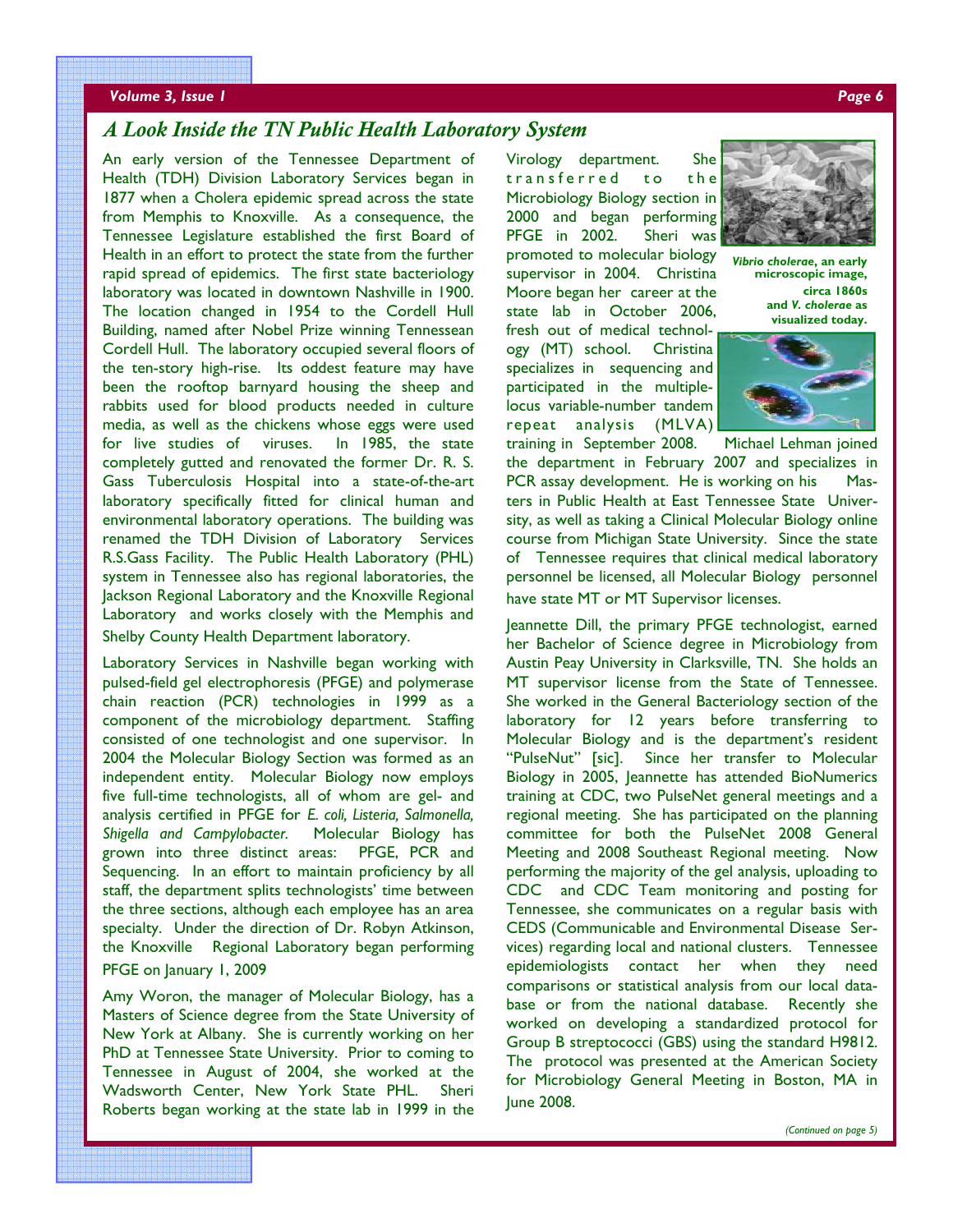#### **Volume 3, Issue 1 Page 5 and 2010 Control of the Control of the Control of the Page 5**

# *A Look Inside the TN Public Health Laboratory System (Continued)*

The State of Tennessee has a mandatory submission law in place for *Escherichia coli, Listeria, Salmonella and Shigella. Campylobacter* is considered a reportable disease, but is not yet under mandatory submission. For reporting forms and the most up-to-date list go to:

http://health.state.tn.us/CEDS/index/htm

**Submitted by Amy Woron, Molecular Biologist, Manager &** 

**Sheri Roberts, Microbiologist, Supervisor Molecular Biology and Enteric Bacteriology**



*Laboratory Practices & Shiga-toxin Producing Escherichia coli (STEC)* 



Shiga-toxin producing *Escherichia coli* (STEC) infections are an important cause of enteric disease and *E. coli* O157 is the most common STEC isolated and reported in the US. Clinical laboratory identification, including traditional bacterial culture and biochemistry methods, play an important role in STEC surveillance and outbreak investigation. In recent years, non-culture-based methods such as EIA and PCR have become available and at the same time non-O157 STEC infections have been increasingly recognized in Tennessee (Figure 1). All STEC infections became reportable nationwide in 2000.

A 2007 web-based and telephone survey of clinical laboratories in 10 FoodNet sites, including Tennessee, helped describe laboratory practices for the identification and reporting of STEC. Of the 135 selected laboratories in Tennessee, one hundred and 132 responded. Fifty-six of these reported testing on site for *E coli* O157/STEC.

All but one of these 56 reported using culture-based methods. Nine (16%) used non-culture based methods for *E coli* O157/STEC identification. Four out of these 9 labs used non-culture-based methods for the identification of non-O157 STEC. A single Tennessee laboratory reported using culture and non-culture methods simultaneously, as recommended by the 2000 CDC guidelines published in MMWR, Vol. 55, No 38. All 9 labs in Tennessee using non-culture methods indicated that they send positive specimens for further testing to the state public health laboratory. Eight more clinical labs indicated adding non-culture testing for *E coli* O157/STEC in the near future.



Detection and characterization of non-O157 STEC is dependent on clinical laboratories using both culture and non-culture based methods or submitting Shiga-toxin positive specimens to their state public health laboratory for further testing. *— by Samir Hanna, MD, MSPH* 

*Reprinted by permission of Communicable and Environmental Disease Services of the Tennessee Department of Health*